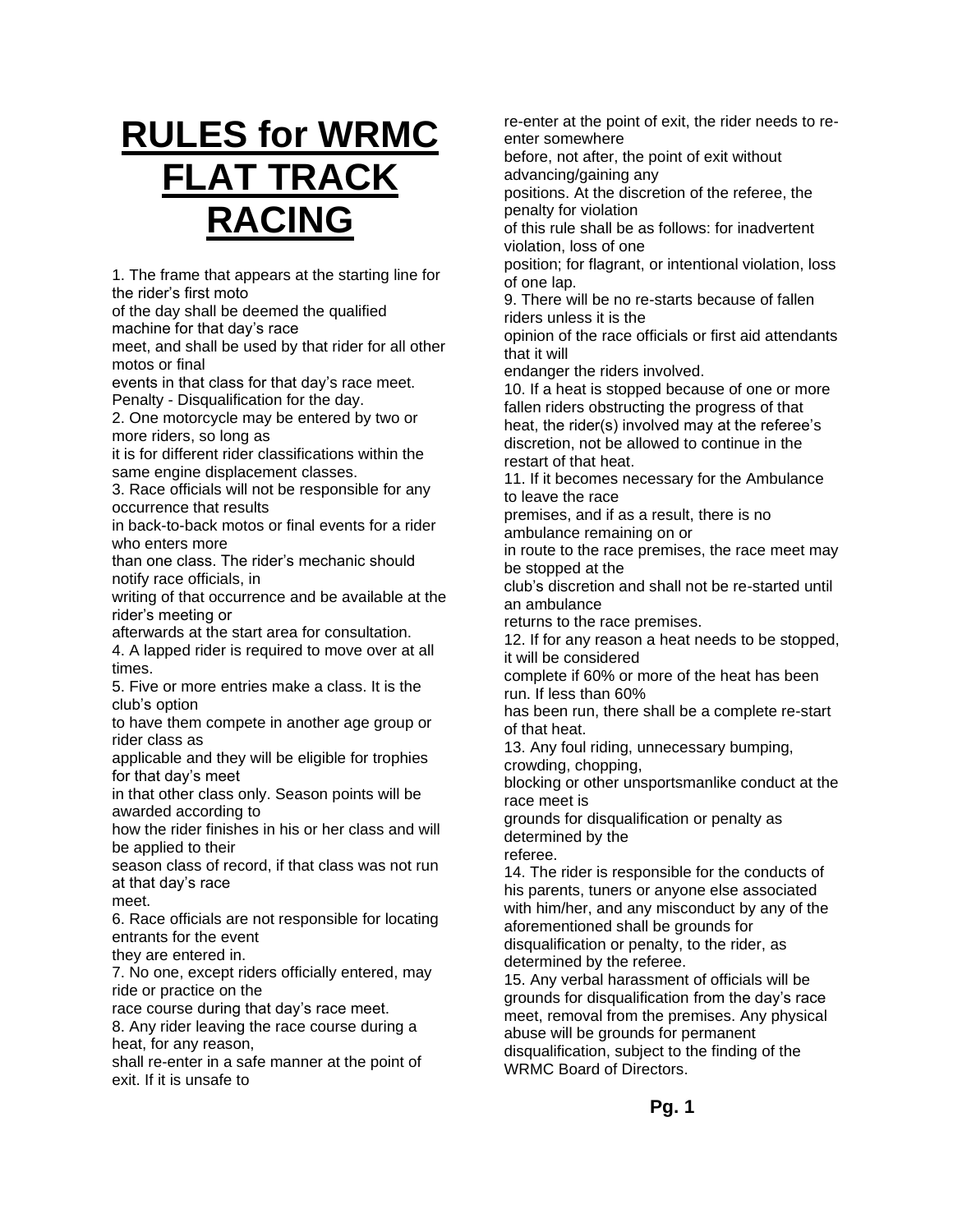16. Pit racing or riding will not be tolerated. The penalty for

violation of this rule by a rider or his/her mechanic, pit crew or

spectator will be disqualification of the rider for the day.

17. No rider, mechanic, referee or emergency medical attendant shall consume intoxicating beverages or drugs during the course of any event.

18. A rider's meeting will be held before the start of every race to give instructions, and to answer all questions. No one shall be allowed to contact or question the scorers after the race begins. All questions shall be taken to the referee.

19. Any rider not completing one (1) lap will not receive any points for

that day's event and will not be considered as a participant in that event.

The following defined terms apply to the scoring system which is used to determine a rider's overall finishing position at each race.

*DNF -* Rider does not take checkered flag, but does complete at

least one lap. He/she shall be scored with points equal to their finish place.

*DNS -* Rider may or may not leave the starting gate, but does not

complete one lap to appear on the scoring sheet. The rider will not be scored.

20. Pee Wee entrants shall be allowed one adult assistant on the

track during the race. No other outside assistance may be given

on the race course except for that which may be given by the

track official or his designee for the purpose of safety. The

penalty for violation will be at the discretion of the referee.

21. At all races, all mechanics and assistants are not to enter the track and must be behind the fence.

22. All starts will be made with a mechanical device, a starting light or flag start.

23. Riders who enter Senior Class competition, may also enter other classes in the appropriate engine displacement class.

24. Any rider racing in the Novice (Beginner) Class, may NOT race in any other classes. Once the Rider moves out of the Novice Class, He/She may not move back to the Novice Class level.

25. If, as a result of inclement weather conditions, a Flat Track Race is terminated after only one complete set of heats have been run, season points shall be awarded, on a singleheat basis, according to the riders' finishing positions in the single heat.

26. The rider (and his/her guardian where necessary) must be present at sign-up. 27. Format - Position heats, (The first heat race, determines your start in the Semi, if necessary, or the Main. No points are awarded in these heats.) and Semi-heats shall be run to determine the riders who compete in the Main Event. Season points shall be paid according to the results of the Main Event Heat.

# **WRMC FLAT TRACK**

# **QUAD EQUIPMENT STANDARDS**

These equipment standards are the riders' responsibilities.

1. All QUADS must be equipped with a functional tether type

mechanical kill device or ignition cut-off switch or button attached to the rider, so that the ignition is cut-off at anytime when the rider becomes separated from the QUAD.

- 2. Wheels and Axles:
- a. Maximum overall width 50 inches.

b. Wheels must be of QUADS design. Spoke type motorcycle

wheels are prohibited.

3. Riders must have matching numbers on front, side and rear of the

machine and also on the back of ride.

4. A white front number plate with black numbers is recommended. It is the rider's responsibility to ensure number legibility. If a rider appeals his or her score and these numbers are not properly displayed, the protest will be disallowed. There will be no exceptions to this rule.

5. All Mini Quads must have an axle no longer than 4" over stock and must be a factory production quad with automatic clutch.